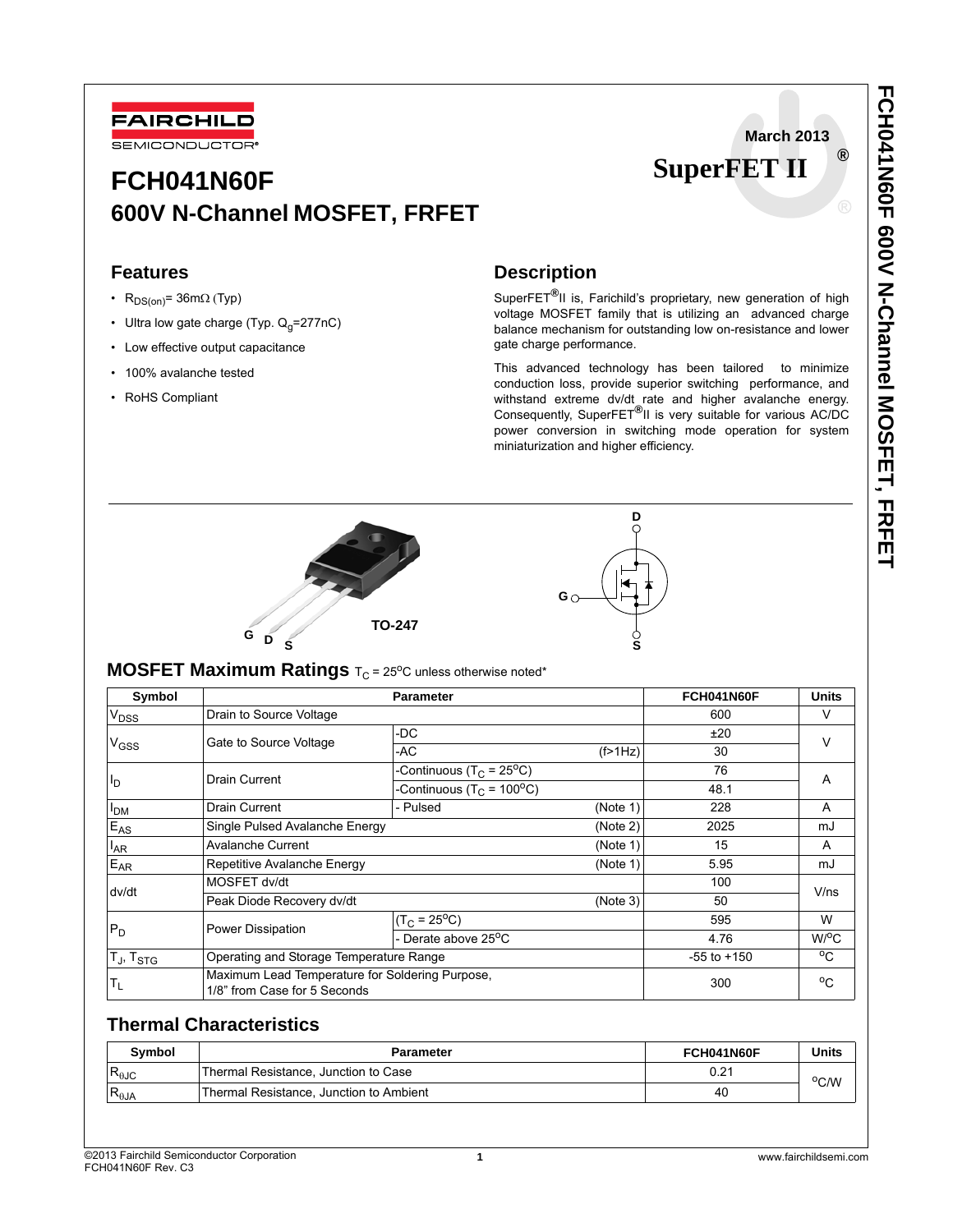| <b>Device Marking</b><br><b>Device</b><br>FCH041N60F<br>FCH041N60F                         |                                                      | Package                                                                                                                                                                                                                                                       |  | <b>Reel Size</b>                                                                       |                                                                 | <b>Tape Width</b>        |                                                      | Quantity                                             |                    |              |
|--------------------------------------------------------------------------------------------|------------------------------------------------------|---------------------------------------------------------------------------------------------------------------------------------------------------------------------------------------------------------------------------------------------------------------|--|----------------------------------------------------------------------------------------|-----------------------------------------------------------------|--------------------------|------------------------------------------------------|------------------------------------------------------|--------------------|--------------|
|                                                                                            |                                                      | TO-247                                                                                                                                                                                                                                                        |  |                                                                                        |                                                                 |                          |                                                      | 30                                                   |                    |              |
|                                                                                            |                                                      | <b>Electrical Characteristics</b> $T_c$ = 25°C unless otherwise noted                                                                                                                                                                                         |  |                                                                                        |                                                                 |                          |                                                      |                                                      |                    |              |
| Symbol                                                                                     |                                                      | <b>Parameter</b>                                                                                                                                                                                                                                              |  |                                                                                        | <b>Test Conditions</b>                                          |                          | Min.                                                 | Typ.                                                 | Max.               | <b>Units</b> |
| <b>Off Characteristics</b>                                                                 |                                                      |                                                                                                                                                                                                                                                               |  |                                                                                        |                                                                 |                          |                                                      |                                                      |                    |              |
|                                                                                            |                                                      |                                                                                                                                                                                                                                                               |  |                                                                                        | $I_D$ = 10mA, $V_{GS}$ = 0V, T <sub>J</sub> = 25 <sup>o</sup> C |                          | 600                                                  | $\overline{\phantom{a}}$                             | $\overline{a}$     | V            |
| <b>BV<sub>DSS</sub></b>                                                                    |                                                      | Drain to Source Breakdown Voltage                                                                                                                                                                                                                             |  | $I_D$ = 10mA, $V_{GS}$ = 0V, T <sub>J</sub> = 150 <sup>o</sup> C                       |                                                                 |                          | 650                                                  |                                                      |                    | $\vee$       |
| $\overline{\Delta}$ BV <sub>DSS</sub><br>$\Delta T_{\rm J}$                                | Coefficient                                          | Breakdown Voltage Temperature                                                                                                                                                                                                                                 |  | $I_D$ = 10mA, Referenced to 25 <sup>o</sup> C                                          |                                                                 | $\qquad \qquad -$        | 0.67                                                 |                                                      | $V$ <sup>O</sup> C |              |
| <b>I</b> DSS                                                                               | Zero Gate Voltage Drain Current                      |                                                                                                                                                                                                                                                               |  | $V_{DS}$ = 480V, $V_{GS}$ = 0V<br>$V_{DS}$ = 480V, T <sub>C</sub> = 125 <sup>o</sup> C |                                                                 |                          | $\overline{\phantom{a}}$                             | $\overline{\phantom{a}}$                             | 1                  | μA           |
|                                                                                            |                                                      | Gate to Body Leakage Current                                                                                                                                                                                                                                  |  | $V_{GS}$ = ±20V, $V_{DS}$ = 0V                                                         |                                                                 |                          | $\overline{\phantom{a}}$<br>$\overline{\phantom{a}}$ | $\overline{\phantom{a}}$<br>$\overline{\phantom{a}}$ | 10<br>±100         | nA           |
| lgss                                                                                       |                                                      |                                                                                                                                                                                                                                                               |  |                                                                                        |                                                                 |                          |                                                      |                                                      |                    |              |
| <b>On Characteristics</b>                                                                  |                                                      |                                                                                                                                                                                                                                                               |  |                                                                                        |                                                                 |                          |                                                      |                                                      |                    |              |
| $V_{GS(th)}$                                                                               |                                                      | Gate Threshold Voltage                                                                                                                                                                                                                                        |  | $V_{GS} = V_{DS}$ , $I_D = 250 \mu A$                                                  |                                                                 | 3                        | $\overline{\phantom{a}}$                             | 5                                                    | V                  |              |
| $R_{DS(on)}$                                                                               |                                                      | Static Drain to Source On Resistance                                                                                                                                                                                                                          |  | $V_{GS}$ = 10V, $I_D$ = 38A                                                            |                                                                 |                          | 36                                                   | 41                                                   | $m\Omega$          |              |
| $g_{FS}$                                                                                   |                                                      | Forward Transconductance                                                                                                                                                                                                                                      |  | $V_{DS}$ = 20V, $I_D$ = 38A<br>(Note 4)                                                |                                                                 | $\overline{\phantom{a}}$ | 64.5                                                 | $\overline{\phantom{a}}$                             | S                  |              |
| <b>Dynamic Characteristics</b>                                                             |                                                      |                                                                                                                                                                                                                                                               |  |                                                                                        |                                                                 |                          |                                                      |                                                      |                    |              |
| $C_{iss}$                                                                                  |                                                      | Input Capacitance<br><b>Output Capacitance</b><br>Reverse Transfer Capacitance                                                                                                                                                                                |  | $V_{DS}$ = 100V, $V_{GS}$ = 0V<br>$f = 1$ MHz                                          |                                                                 | $\overline{\phantom{a}}$ | 10800                                                | 14365                                                | рF                 |              |
| $\mathrm{C}_{\mathrm{oss}}$                                                                |                                                      |                                                                                                                                                                                                                                                               |  |                                                                                        |                                                                 | $\overline{\phantom{a}}$ | 324                                                  | 430                                                  | рF                 |              |
| $C_{rss}$                                                                                  |                                                      |                                                                                                                                                                                                                                                               |  |                                                                                        |                                                                 |                          | 45                                                   |                                                      | рF                 |              |
| $\rm{C_{oss}}$                                                                             |                                                      | <b>Output Capacitance</b>                                                                                                                                                                                                                                     |  | $V_{DS}$ = 380V, $V_{GS}$ = 0V, f = 1.0MHz                                             |                                                                 | $\overline{\phantom{a}}$ | 185                                                  |                                                      | рF                 |              |
| $C_{\rm oss}$ eff.                                                                         |                                                      | <b>Effective Output Capacitance</b>                                                                                                                                                                                                                           |  | $V_{DS}$ = 0V to 480V, $V_{GS}$ = 0V                                                   |                                                                 |                          | 748                                                  |                                                      | pF                 |              |
| $Q_{g(tot)}$                                                                               |                                                      | Total Gate Charge at 10V<br>Gate to Source Gate Charge                                                                                                                                                                                                        |  |                                                                                        |                                                                 |                          |                                                      | 277                                                  | 360                | пC           |
| $\mathsf{Q}_{\mathsf{gs}}$                                                                 |                                                      |                                                                                                                                                                                                                                                               |  | $V_{DS}$ = 380V, $I_D$ = 38A<br>$V_{GS}$ = 10V                                         |                                                                 | $\overline{\phantom{a}}$ | 65.3                                                 | $\overline{\phantom{a}}$                             | пC                 |              |
| $\mathsf{Q}_{\mathsf{gd}}$                                                                 |                                                      | Gate to Drain "Miller" Charge                                                                                                                                                                                                                                 |  | (Note 4)                                                                               |                                                                 | $\overline{\phantom{0}}$ | 116                                                  | $\overline{a}$                                       | nС                 |              |
| <b>ESR</b>                                                                                 |                                                      | <b>Equivalent Series Resistance</b>                                                                                                                                                                                                                           |  | $f = 1$ MHz                                                                            |                                                                 |                          |                                                      | $\mathbf{1}$                                         |                    | Ω            |
| <b>Switching Characteristics</b>                                                           |                                                      |                                                                                                                                                                                                                                                               |  |                                                                                        |                                                                 |                          |                                                      |                                                      |                    |              |
| $t_{d(on)}$                                                                                |                                                      | Turn-On Delay Time                                                                                                                                                                                                                                            |  |                                                                                        |                                                                 |                          | $\overline{\phantom{a}}$                             | 63                                                   | 136                | ns           |
| t <sub>r</sub>                                                                             |                                                      | Turn-On Rise Time                                                                                                                                                                                                                                             |  | $V_{DD}$ = 380V, $I_D$ = 38A                                                           |                                                                 |                          | 66                                                   | 142                                                  | ns                 |              |
| t <sub>d(off)</sub>                                                                        |                                                      | Turn-Off Delay Time                                                                                                                                                                                                                                           |  | $R_{GEN} = 4.7\Omega$<br>(Note 4)                                                      |                                                                 | $\overline{\phantom{a}}$ | 244                                                  | 498                                                  | ns                 |              |
| tғ                                                                                         |                                                      | <b>Turn-Off Fall Time</b>                                                                                                                                                                                                                                     |  |                                                                                        |                                                                 |                          | 53                                                   | 116                                                  | ns                 |              |
|                                                                                            |                                                      | <b>Drain-Source Diode Characteristics</b>                                                                                                                                                                                                                     |  |                                                                                        |                                                                 |                          |                                                      |                                                      |                    |              |
| ls                                                                                         |                                                      | Maximum Continuous Drain to Source Diode Forward Current                                                                                                                                                                                                      |  |                                                                                        |                                                                 |                          | $\overline{\phantom{a}}$                             | $\overline{\phantom{a}}$                             | 77                 | Α            |
| I <sub>SM</sub>                                                                            | Maximum Pulsed Drain to Source Diode Forward Current |                                                                                                                                                                                                                                                               |  |                                                                                        |                                                                 |                          | $\overline{\phantom{a}}$                             | 231                                                  | Α                  |              |
| $\mathsf{v}_{\mathsf{SD}}$                                                                 |                                                      | Drain to Source Diode Forward Voltage                                                                                                                                                                                                                         |  | $V_{GS}$ = 0V, $I_{SD}$ = 38A                                                          |                                                                 |                          | $\overline{\phantom{0}}$                             | $\overline{a}$                                       | 1.2                | V            |
| $\mathfrak{t}_{\sf rr}$                                                                    |                                                      | Reverse Recovery Time                                                                                                                                                                                                                                         |  | $V_{GS} = 0V$ , $I_{SD} = 38A$                                                         |                                                                 |                          | 190                                                  | $\qquad \qquad \blacksquare$                         | ns                 |              |
| $\mathsf{Q}_{\mathsf{rr}}$                                                                 |                                                      | Reverse Recovery Charge                                                                                                                                                                                                                                       |  | $dl_F/dt = 100A/\mu s$                                                                 |                                                                 | (Note 4)                 | $\overline{\phantom{a}}$                             | 1490                                                 | $\overline{a}$     | nС           |
| Notes:<br>2. $I_{AS}$ = 15A, R <sub>G</sub> = 25 $\Omega$ , Starting T <sub>J</sub> = 25°C |                                                      | 1. Repetitive Rating: Pulse width limited by maximum junction temperature<br>3. I <sub>SD</sub> ≤ 38A, di/dt ≤ 200A/μs, V <sub>DD</sub> ≤ 380V, Starting T <sub>J</sub> = 25°C<br>4. Essentially Independent of Operating Temperature Typical Characteristics |  |                                                                                        |                                                                 |                          |                                                      |                                                      |                    |              |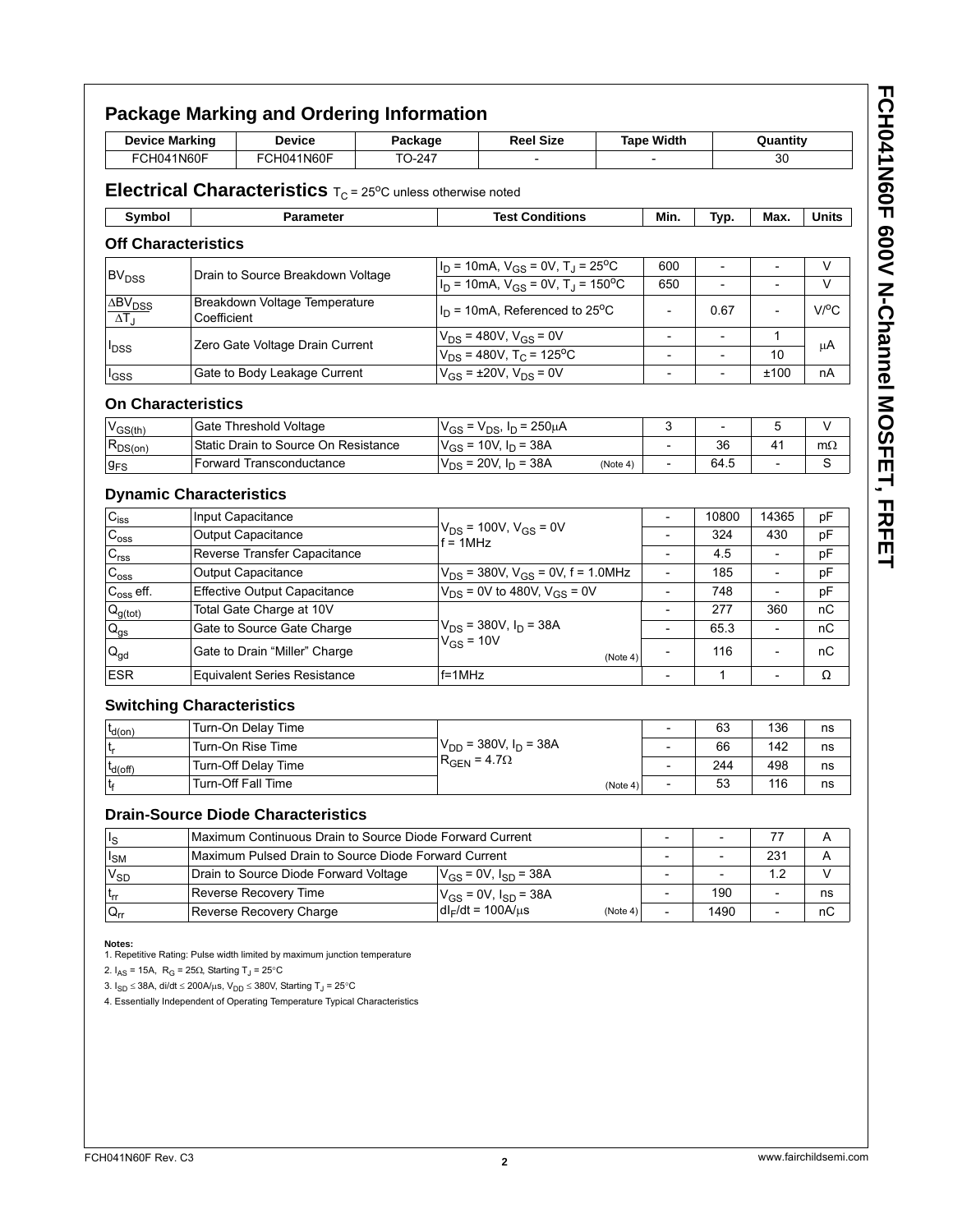









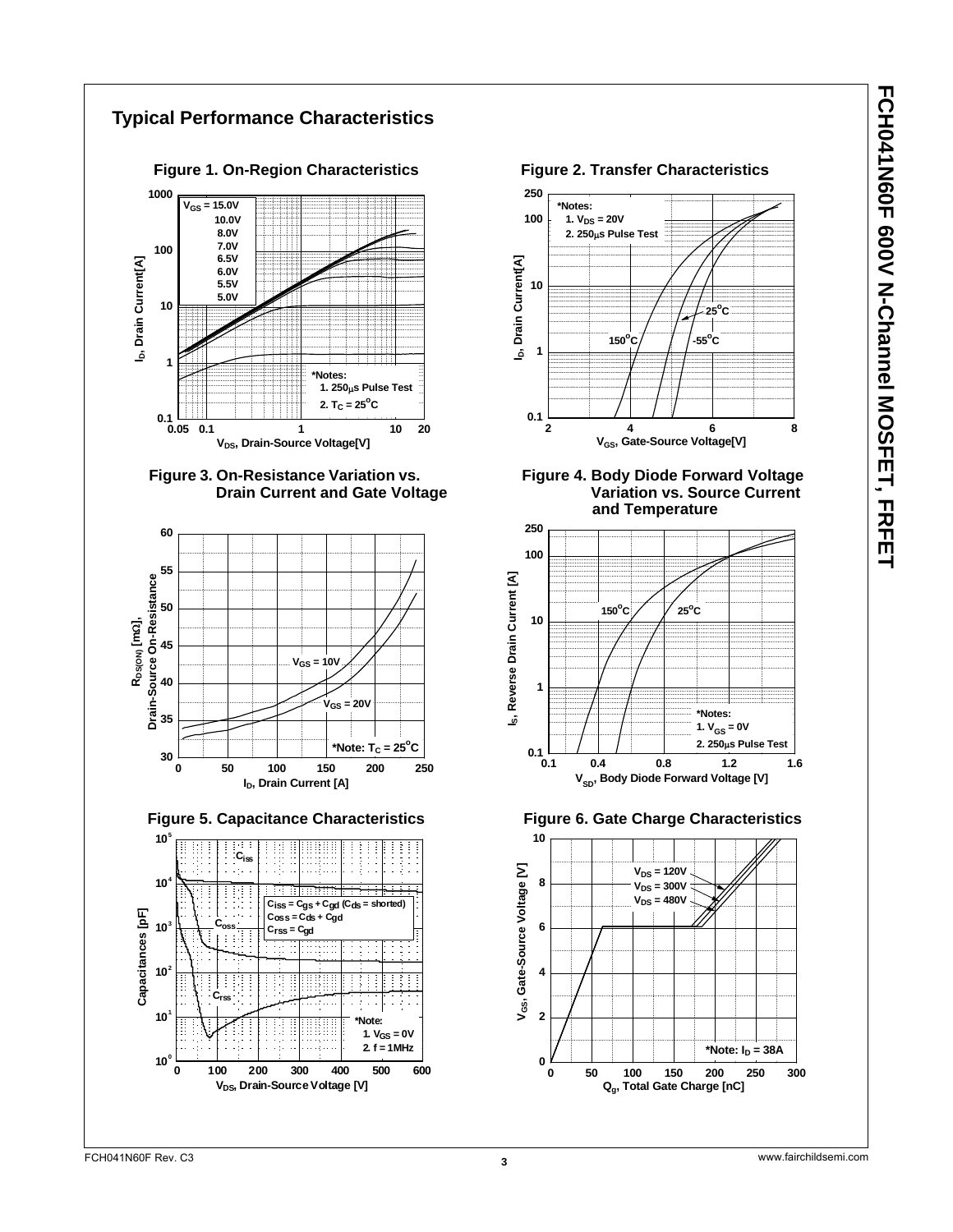

## **Typical Performance Characteristics** (Continued)













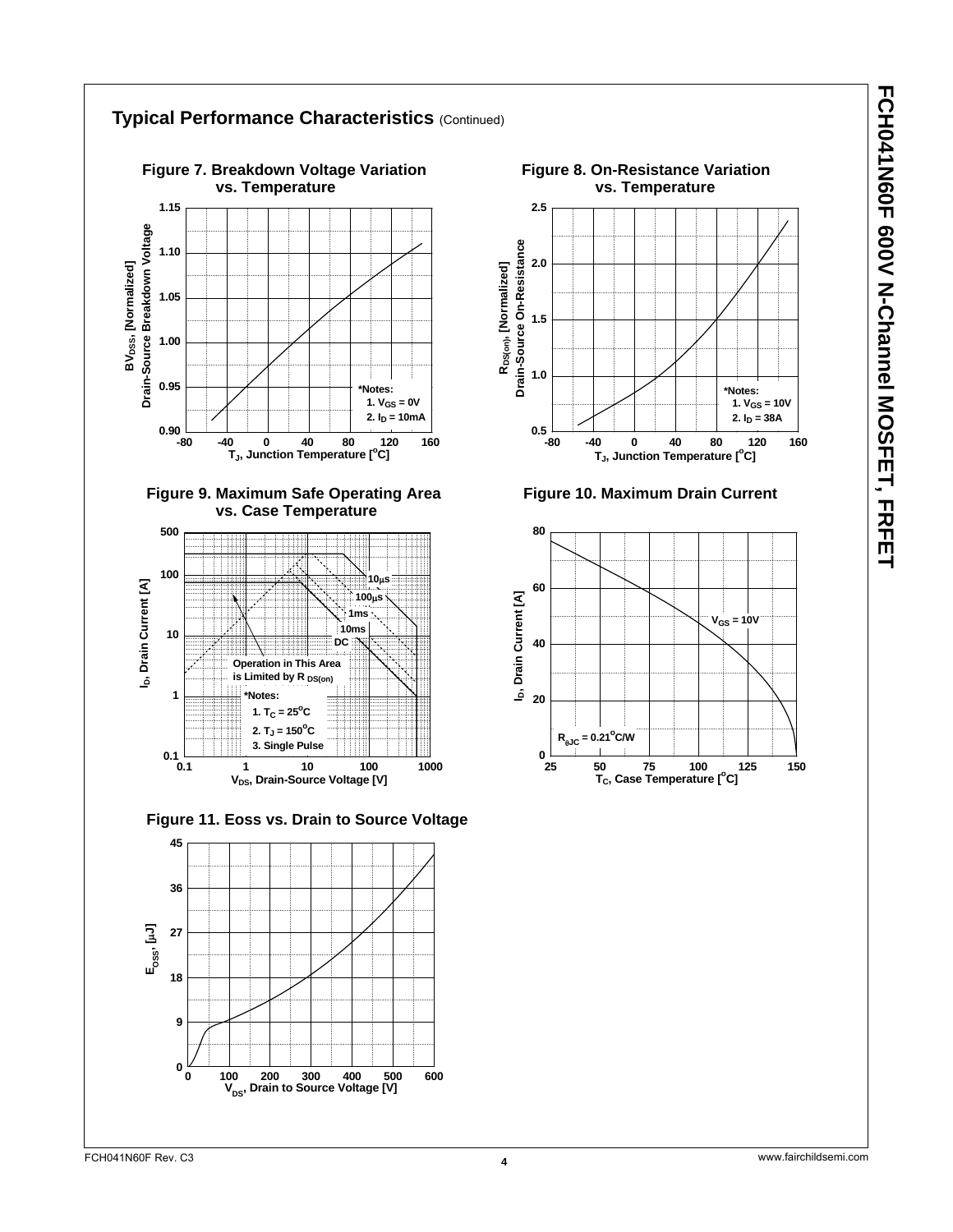# **Typical Performance Characteristics (Continued) Figure 12. Transient Thermal Response Curve 0.3** Thermal Response [Z<sub>eJC</sub>] **Thermal Response [Z**θ**JC] 0.5 0.1**  $P_{DM}$ **0.2** -111  $t_1$   $\rightarrow$ **0.1** Ш  $t<sub>2</sub>$ **0.05 \*Notes: 0.02 1.**  $Z_{\theta JC}(t) = 0.21^{\circ}$ C/W Max. **0.01 2. Duty Factor, D= t<sub>1</sub>/t<sub>2</sub> Single pulse 3. TJM - TC = PDM \* Z**θ**JC(t) 0.01 10-5 10-4 10-3 10-2 10-1 100 Rectangular Pulse Duration [sec]**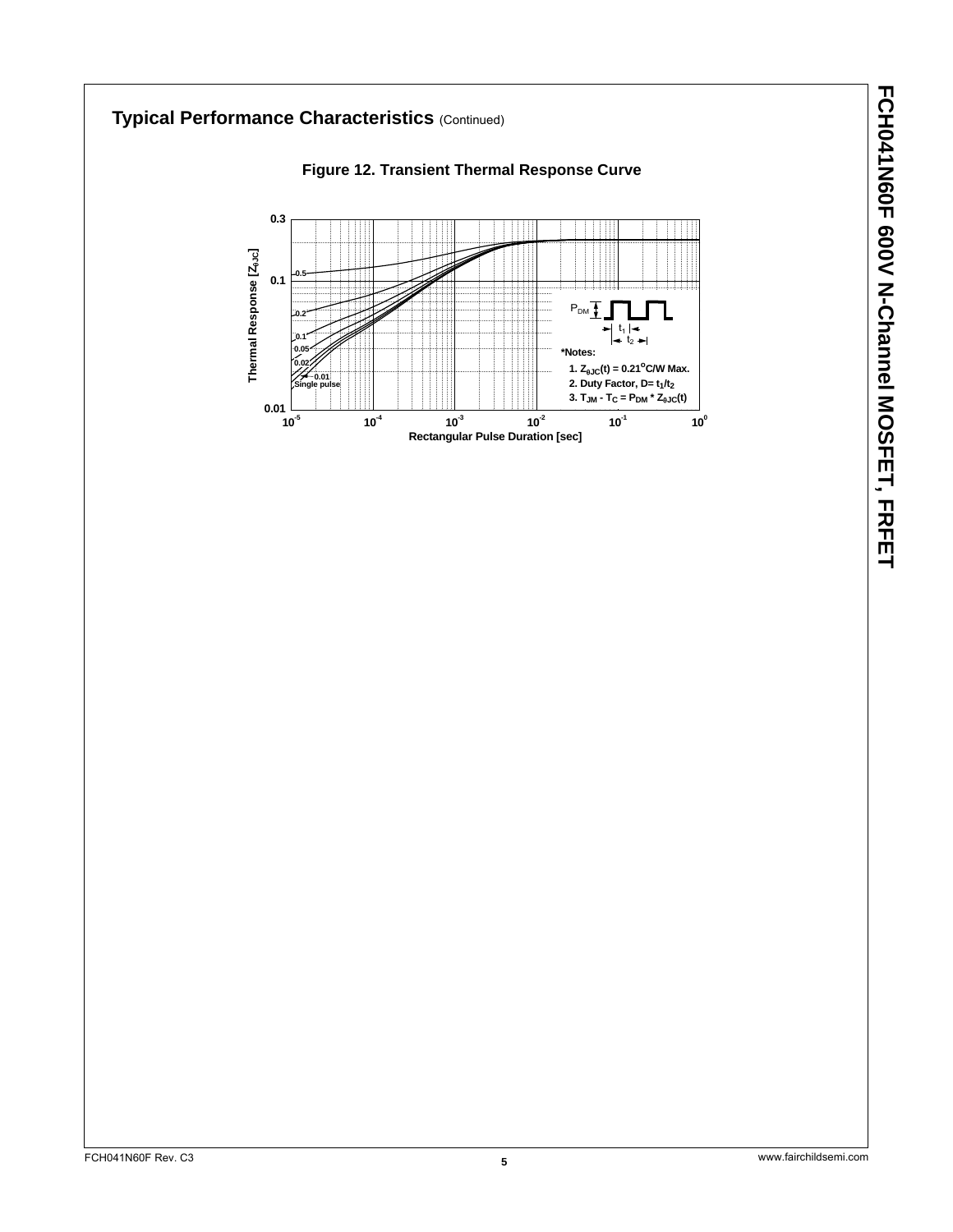

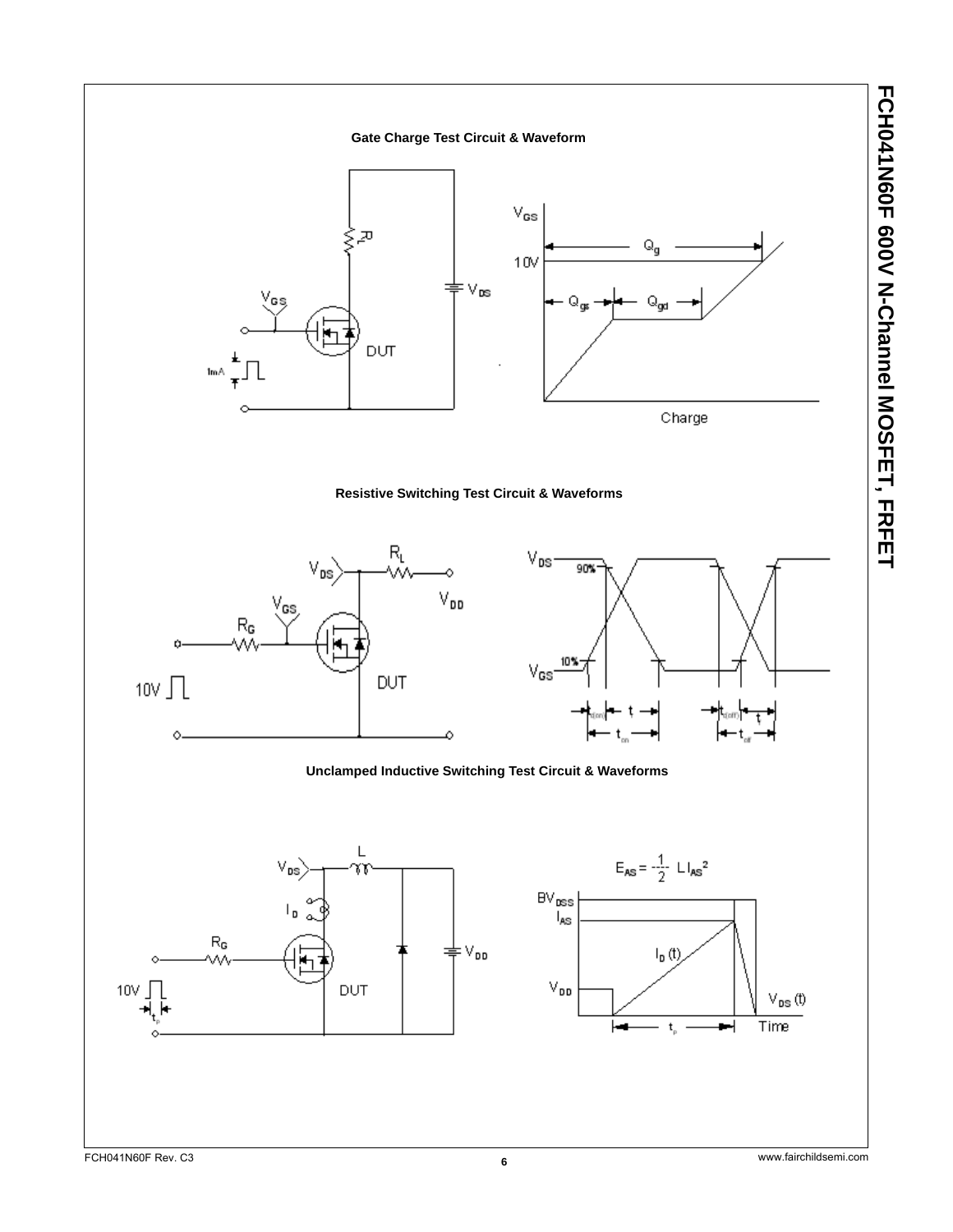FCH041N60F 600V N-Channel MOSFET, FRFET **FCH041N60F 600V N-Channel MOSFET, FRFET**

## **Peak Diode Recovery dv/dt Test Circuit & Waveforms**

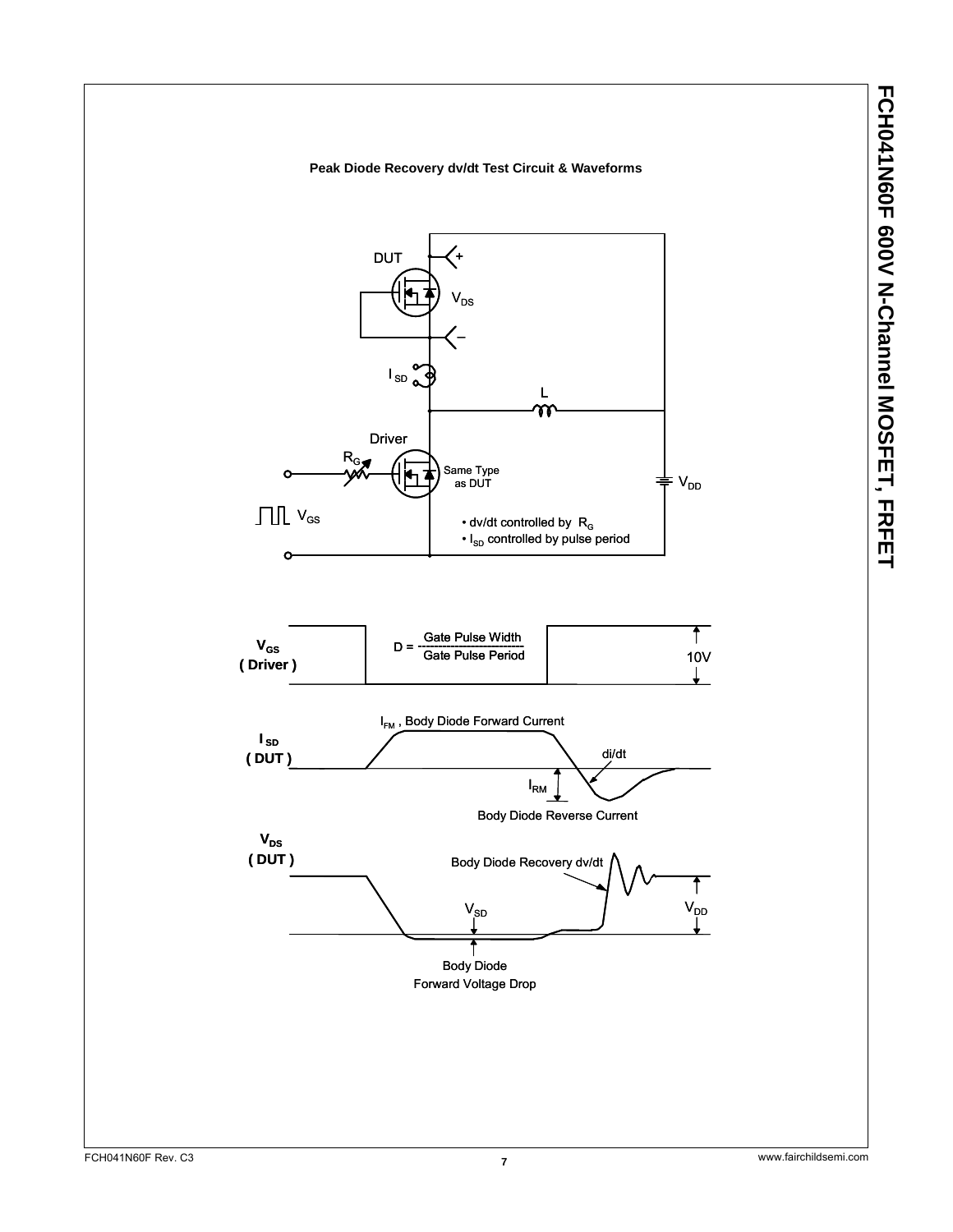![](_page_7_Figure_0.jpeg)